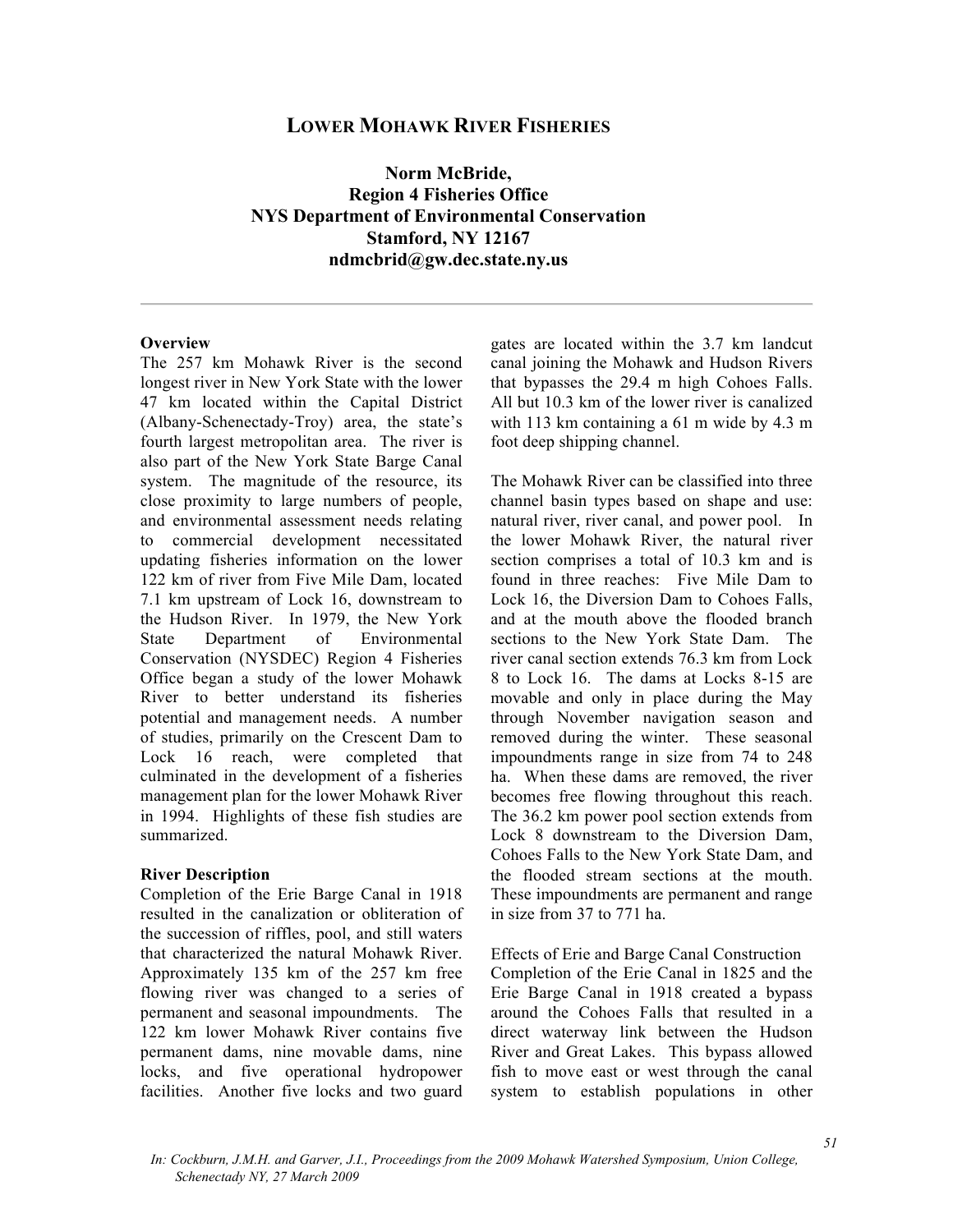watersheds or within the Mohawk River. Fish moving west through the canal system include sea lamprey, alewife, and white perch. Fish moving eastward include smallmouth bass and gizzard shad. This movement through the canal system is still occurring. Freshwater drum, moving eastward, were first documented in 1990 at Lock 7 and are now present throughout the river.

#### **Riverwide Fish Surveys**

Fish populations throughout the lower Mohawk River were sampled with trap nets, electrofishing, and gill nets primarily in June between 1979 and 1983. Seining and trawling efforts occurred August through October in 1982 and 1983. Fifty-six fish species were recorded compared to 48 during the 1934 surveys. Six species collected in 1934 were not collected during the 1979-83 surveys but 12 additional species were collected during the later survey. During the June sampling, blueback herring were the most abundant fish collected followed by smallmouth bass, white sucker, yellow perch, brown bullhead, and rock bass. Numerically, game species represented 12.1% of the total fish collected compared to 25.4% for panfish, and 62.6% for all other fish species. The most numerous species collected by seine were young-of-year blueback herring, emerald shiner, spottail shiner, and bluntnose minnow.

## **Differences in Fish Community Structure by Channel Basin Type**

The June, 1979-83, sampling data indicated major differences in fish communities in the four permanent power pool impoundments and the eight seasonal river canal impoundments. Comparisons of the relative percentage of the three fish categories-game fish, panfish, and other fishes-show that the lower Mohawk River fish community changes from panfish dominance in the power pool impoundments to game species dominance in the river canal impoundments. Excluding the anadromous blueback herring, game and panfish in the power pool impoundments represented 9.4% and 65.2% of the fishes collected compared to

36.3% and 23.8% in the river canal impoundments.

#### **Angler Use**

The lower Mohawk River supports a popular, warmwater fishery. In 1982 on the Crescent Dam to Lock 16 reach, the estimated total fishing pressure was 115,245 trips or 389,033 hours which is equivalent to 45.9 trips/ha or 154.9 h/ha. Shore and boat anglers made an estimated 59,622 and 55,623 trips, respectively. No other large (> 405 ha) warmwater system in New York at the time was known to support fishing pressure exceeding the 154.9 h/ha recorded from the lower Mohawk River.

## **Angler Catch and Harvest**

Shore and boat anglers each caught (creeled plus release) about 0.9 fish/h in 1982 on the lower Mohawk River; however shore anglers creeled 0.29 fish/h compared to the 0.15 fish/h for boat anglers. Smallmouth bass, the dominant species caught by both shore and boat anglers were caught at a rate of 0.36 and 0.73 fish/h, respectively. For shore anglers, smallmouth bass comprised 41% of the total catch followed by rock bass (17%), yellow perch  $(9\%)$ , crappie  $(6\%)$ , and suckers  $(5\%)$ . For boat anglers, smallmouth bass comprised 78% of the total catch followed by rock bass  $(8\%)$ , walleye  $(3\%)$ , fallfish  $(3\%)$ , bullhead (3%), and yellow perch (1%). Anglers removed an estimated 77,626 fish weighing an estimated 25,930 kg from the Crescent Dam to Lock 16 reach during the May through September fishing season in 1982 for a per hectare yield of 30.9 fish and 10.3 kg. The per hectare harvest of 9.6 smallmouth bass weighing 4.3 kg was the highest recorded for a New York water with a 30.5 cm size limit.

## **Changes in Smallmouth Bass Abundance, Size Structure, and Fishery**

Smallmouth bass were the dominant game fish in the lower Mohawk River and the second most abundant species collected during the 1979-83 riverwide surveys. Electrofishing catch rates ranged from 17.3 fish/h in the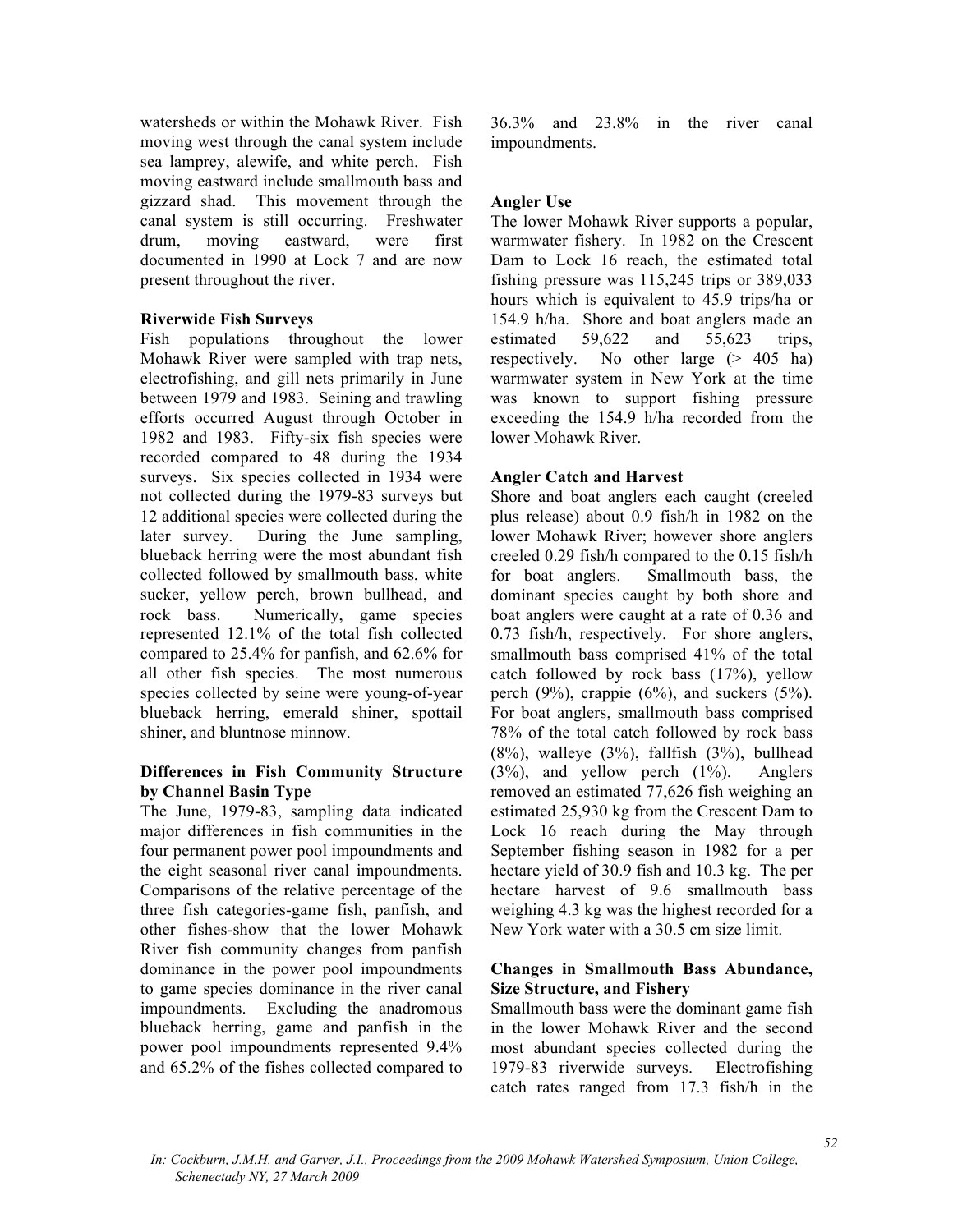Crescent impoundment to 155.1 fish/h in the Lock 10 Pool and averaged 70.7 fish/h for the entire lower river. Except for the Lock 15 Pool, smallmouth bass catch rates were highest in the seasonal impoundments. The electrofishing catch rates were very high and indicative of a dense population. By comparison, spring electrofishing catch rates in eight New York lakes from 1978 to 1980 averaged 8.9smallmouth bass/h with individual collections ranging up to 43.2 smallmouth bass/h.

The quality of the smallmouth bass fishery was assessed through the 1982-86 angler diary program. During this five year program on the Crescent Dam to Lock 16 reach, cooperators averaged 1.10 smallmouth bass/h and 0.51 legal  $(> 30.5 \text{ cm})$  bass/h. These catch rates were high and indicative of a very high quality fishery. In the St. Lawrence River, long recognized as one of the premier smallmouth bass fisheries in New York, diary cooperators from 1978 to 1980 recorded catch rates only half as high as those recorded in the lower Mohawk River. St. Lawrence cooperator catch rates averaged 0.60 fish and 0.32 legal fish/h, respectively.

In a similar 1996-97 diary cooperator study, smallmouth bass catch rates averaged 0.48 fish and 0.31 legal fish/h. Although these catch rates are still indicative of a good bass fishery, it represented a decline of 57% in the overall catch rate and a 40% decline in the legal catch rate from the very high 1982-86 cooperator catch rates. The diary data suggested a decline in smallmouth bass abundance, which was verified in a 1998 electrofishing survey of the Lock 8 Pool. This survey also revealed a change in the size structure of the bass population with fewer smaller bass and more larger bass present.

Smallmouth bass studies were conducted in the Locks 8, 10, and 14 Pools from 1985 through 1988 and these studies were repeated in 1999 and 2001 to verify the changes in bass abundance and size structure observed during the diary study and 1998 electrofishing study.

In the 1985-88 studies, the electrofishing catch rate in the Lock 8, 10, and 14 Pools averaged 44, 69, and 35 fish/h compared to the average of 15, 9, and 8 fish/h recorded during the 1999 and 2001 studies, respectively. The RSD16 of smallmouth bass in the Lock 8, 10, and 14 Pool averaged 3%, 1%, and 0% in the early study and 29%, 40%, and 26% in the later study, respectively. The same three pools were electrofished in 2006 and the results were similar to those recorded in 1999 and 2001. The data suggests that the reduction in smallmouth bass abundance and the increase in larger fish occurring throughout the lower river in the eight seasonal impoundments are permanent. The reasons for this shift in abundance and size structure are not known but may be related to the establishment of zebra mussels in 1991. It is also not known whether a similar shift has occurred to the bass populations in the permanent impoundments downstream of Lock 8.

## **Contaminants in Fish**

Contrary to popular opinion, all lower Mohawk River fish are safe to eat except for those fish caught at the mouth. The mouth is limited to catch and release fishing only because of elevated PCB levels in Hudson River fishes. This catch and release regulation applies to the Hudson River between the Troy Dam and Hudson Falls and includes all tributaries to the first impassible barrier which in the Mohawk River is the New York State Dam between Cohoes and Waterford. Currently, there are no health advisories on fish consumption from the lower Mohawk River. Historically, PCBs were a problem in the Mohawk River downstream of Lock 7 that resulted in an eat none health advisory for white perch and a one meal per month advisory for smallmouth bass in this 12 mile reach. However, these advisories were lifted in April, 1994, due to declining PCB levels which have fallen even further since then. White perch PCB levels in 1983, 1987, 1992, and 2006 were 7.3, 3.4, 1.3, and 0.5 ppm, respectively. Smallmouth bass PCB levels in 1983, 1987, 1992, and 2005 were 2.5, 2.1, 0.8, and 0.2 ppm, respectively. The US Food and